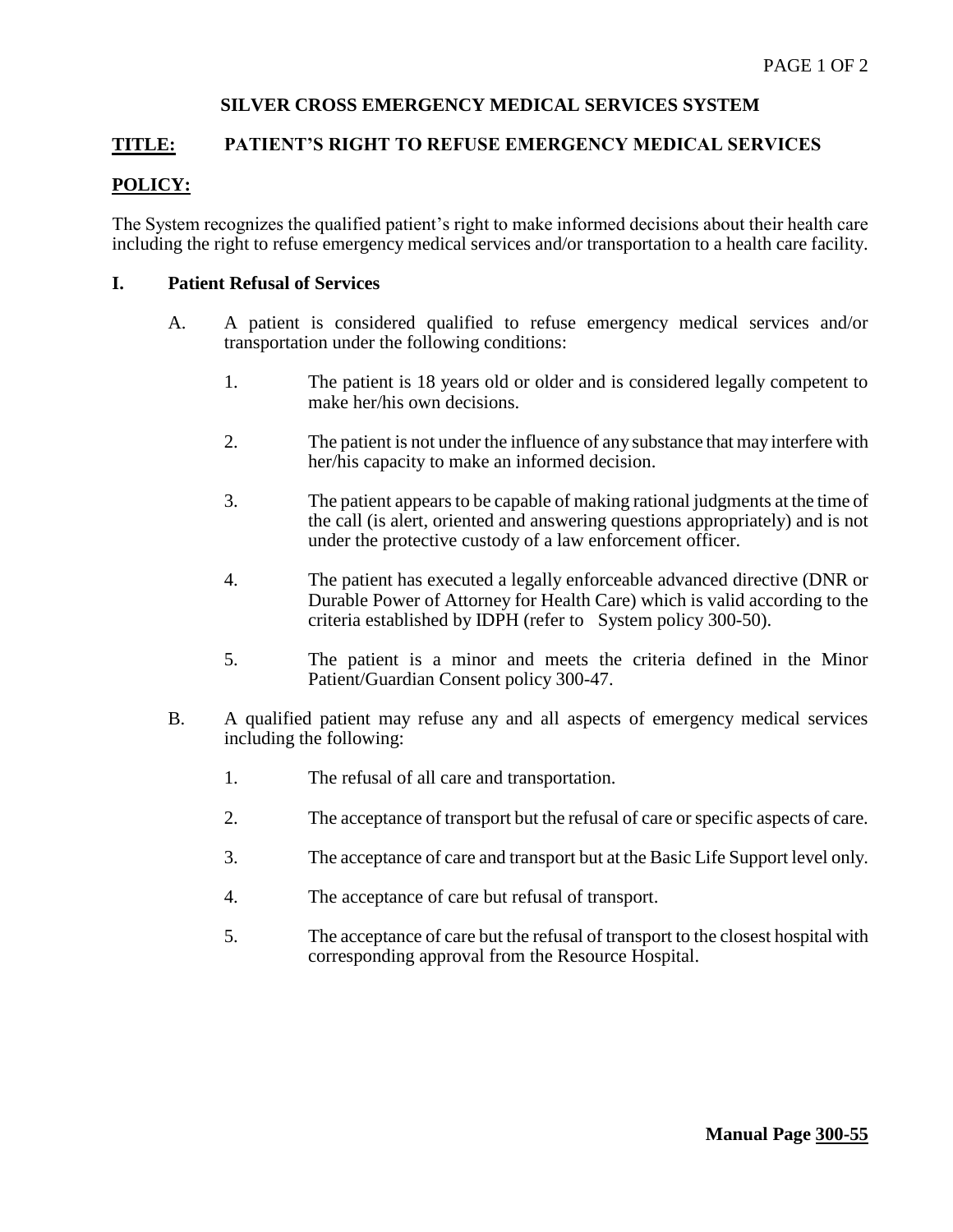## **SILVER CROSS EMERGENCY MEDICAL SERVICES SYSTEM**

### **TITLE: PATIENT'S RIGHT TO REFUSE EMERGENCY MEDICAL SERVICES**

#### **POLICY:** CONTINUED

#### **II. Procedure for Patient Refusals**

- A. Every effort should be made to perform an assessment to the extent allowed by the patient regardless of the refusal of services.
- B. The patient, or legally empowered decision-maker, must be advised of the assumed risk of refusing services and encouraged to follow-up with alternative sources of care.
- C. If on-scene medical personnel determine that the patient may not be qualified, the Resource Hospital should be contacted immediately for further direction. Intervention by Law Enforcement may also be considered at this point.
- D. The patient, guardian or legally empowered decision-maker must sign the refusal portion of the ambulance run form. Full documentation of the refusal must be completed utilizing a System approved Refusal Form either electronically or paper (as in the Release of Liability form attached to this policy).
- E. It is highly advised that refusal reports should be called in to the Resource Hospital for taping verification.

### ATTACHMENT: SCEMSS RELEASE OF LIABILITY FORM

**EFFECTIVE DATE:** 08-15-89

**REVISED DATE:** 12-07-18